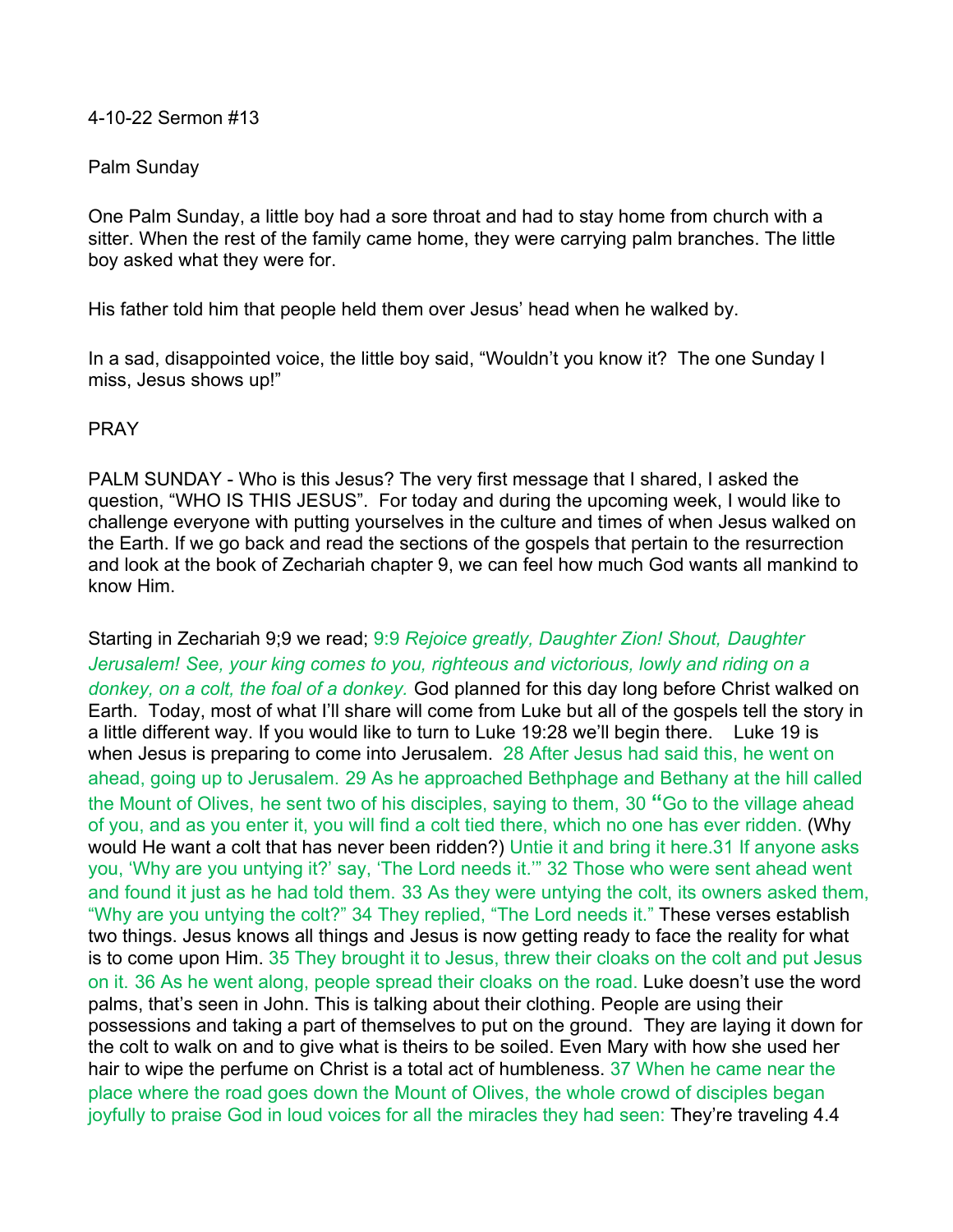miles to Jerusalem while saying, 38 **"**Blessed is the king who comes in the name of the Lord!". Luke doesn't use the word Hosanna either. In John 12;13 it reads *John 12; 13 They took palm branches and went out to meet him, shouting, "Hosanna![[d](https://www.biblegateway.com/passage/?search=John+12&version=NIV#fen-NIV-26594d)]***" "***Blessed is he who comes in the name of the Lord!"[[e](https://www.biblegateway.com/passage/?search=John+12&version=NIV#fen-NIV-26594e)]***"***Blessed is the king of Israel!"*

*Hosanna* is often thought of as a declaration of praise, similar to *[hallelujah](https://www.gotquestions.org/hallelujah.html)*, but it is actually a plea for salvation. The Hebrew root words are found in [Psalm 118:25](https://biblia.com/bible/esv/Ps%20118.25), which says, "Save us, we pray, O LORD!" (ESV). The Hebrew words *yasha* ("deliver, save") and *anna* ("beg, beseech") combine to form the word that, in English, is "hosanna." Literally, *hosanna* means "I beg you to save!" or "please deliver us!"

This is when the people know that Jesus isn't just a prophet. They are acknowledging that He is truly the KING who SAVES. I love this next sentence, **"**Peace in heaven and glory in the highest!" 39 Some of the Pharisees in the crowd said to Jesus, "Teacher, rebuke your disciples!" 40 **"**I tell you," he replied, **"**if they keep quiet, the stones will cry out." In order to get the true heart effect, I'd like to look a little further back and see a couple of key points that lead up to Palm Sunday. In Matthew 26;39 after the last supper Jesus went off to pray. *39 Going a little farther, he fell with his face to the ground and prayed, "My Father, if it is possible, may this cup be taken from me. Yet not as I will, but as you will."* Jesus knows that the time has come. He's surrendering His will to the will of God. I couldn't imagine what Jesus must have been feeling knowing that He was going to go through the most grueling death anyone could have to go through. If we look at the beginning of John 12. It shows us another very meaningful point. *12 Six days before the Passover, Jesus came to Bethany, where Lazarus lived, whom Jesus had raised from the dead. 2 Here a dinner was given in Jesus' honor. Martha served, while Lazarus was among those reclining at the table with him. 3 Then Mary took about a pint[[a](https://www.biblegateway.com/passage/?search=John+12&version=NIV#fen-NIV-26584a)] of pure nard, an expensive perfume; she poured it on Jesus' feet and wiped his feet with her hair. And the house was filled with the fragrance of the perfume. 4 But one of his disciples, Judas Iscariot, who was later to betray him, objected, 5* **"***Why wasn't this perfume sold and the money given to the poor? It was worth a year's wages.[[b](https://www.biblegateway.com/passage/?search=John+12&version=NIV#fen-NIV-26586b)]***"** *6 He did not say this because he cared about the poor but because he was a thief; as keeper of the money bag, he used to help himself to what was put into it. 7* **"***Leave her alone," Jesus replied.* **"***It was intended that she should save this perfume for the day of my burial.8 You will always have the poor among you,[[c](https://www.biblegateway.com/passage/?search=John+12&version=NIV#fen-NIV-26589c)] but you will not always have me." 9 Meanwhile a large crowd of Jews found out that Jesus was there and came, not only because of him but also to see Lazarus, whom he had raised from the dead. 10 So the chief priests made plans to kill Lazarus as well, 11 for on account of him many of the Jews were going over to Jesus and believing in him.* Moving down to vs. 17 *Now the crowd that was with him when he called Lazarus from the tomb and raised him from the dead continued to spread the word. 18 Many people, because they had heard that he had performed this sign, went out to meet him. 19 So the Pharisees said to one another, "See, this is getting us nowhere. Look how the whole world has gone after him!"*

Today, the church is recognizing the way people laid down their cloaks and the importance of waving palm branches over Christ. Using my heart and placing myself in the culture, shows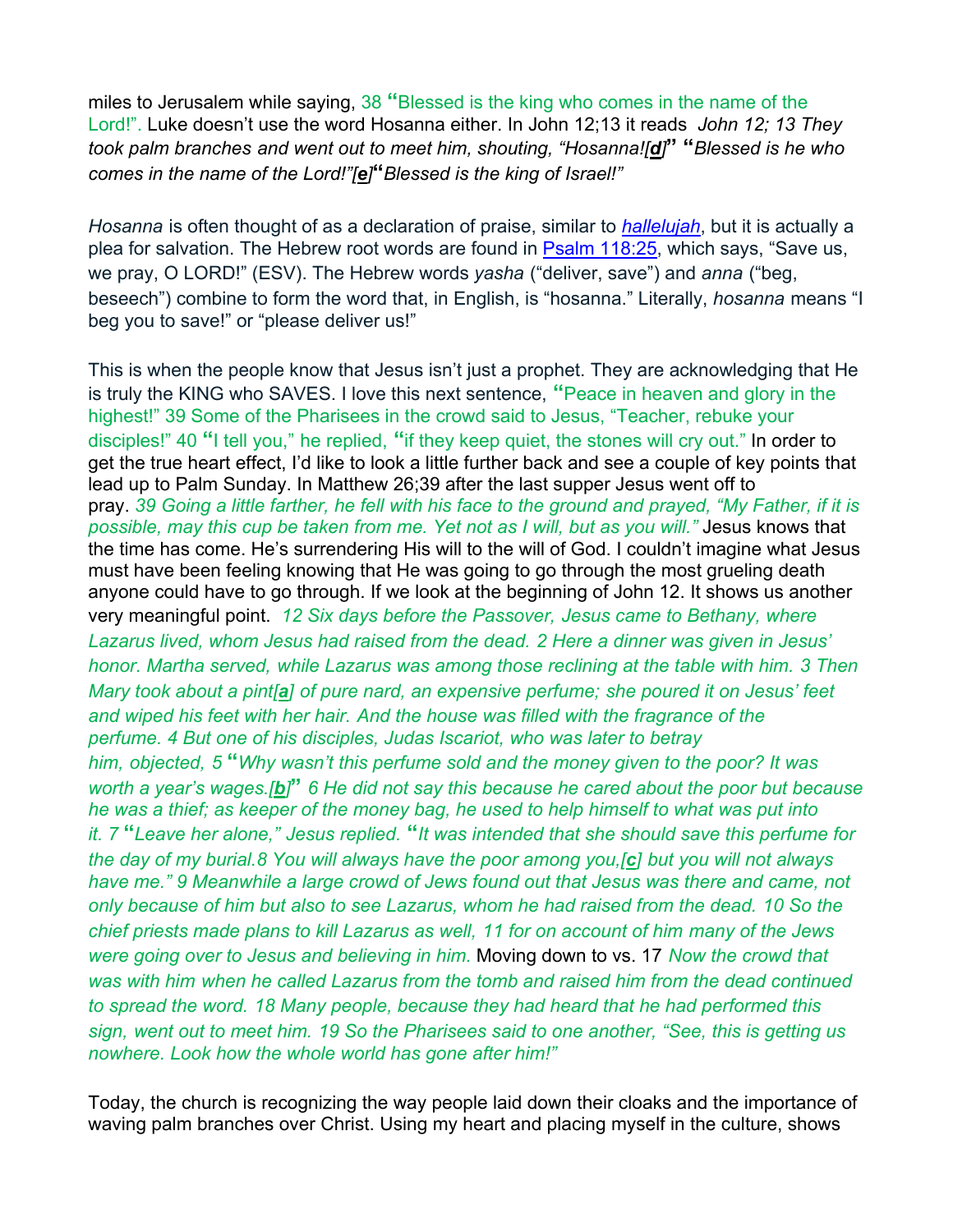me just how real God is. Feeling the passion that Christ had for everyone and feeling the hope that all the lowly got from Him is incredible. It wasn't the leaders or the rich that embraced Christ, it was the ones who were healed, poor, rejected and of FAITH. It wasn't just the Gentiles. Many of these people were Jews. They witnessed Jesus' healings and they heard Jesus' words. The HOPE of being saved was connected to Jesus' teachings and miracles. I don't think it was just to be saved from their oppressors. Jesus continually fed them, healed them and just loved them. The hope , the joy, the freedom that Jesus brought to all those who believed had reached its highest peak.

Today is Palm Sunday and it can reveal many different emotions. For us, it's all about having confidence and celebrating our gift of Heaven. For the followers of Jesus at that time, this was when they knew without a doubt that "Jesus is the true king". Nothing about this day was what the Jewish leaders could of expected. Pilate was a Jew and he his wife had a dream about this. She told him not to do anything against Jesus. As their king, He needed to prevent anything that would cause conflict or as we would describe, a protest. Jesus disrupted their Passover and this occurred right after the people were celebrating the miracle in Lazarus. They all knew that no prophet could of done this kind of miracle and only God could restore life. Was it intentional that Jesus waited till Lazarus was dead and in a tomb for 4 days? Healing Lazarus proved His words. "If you see me you see the Father". This miracle convinced many Jewish people that Jesus was who He said He was. Through Christ, all can be saved. If we Go back to Luke 19;28, Jesus tells His disciples to go find a unridden colt/donkey. He didn't ask them to get a horse. Kings rode horses to represent power. They used horses during war or a battle. A donkey was used to transport royalty during times of peace. Visions of gentleness and humbleness also comes with the donkey. Thousands of people from many distant areas had to be present. They had to witness Jesus coming into Jerusalem and the amount of praising and shouts of Hosanna must have roared throughout the city. I can picture all the cloaks being laid down for Him. I can see the palms being waved over Jesus. The awe and the joy that came over His followers had to be breath taking. I also love picturing how it created total confusion to the leaders of the law but when I read Luke 19;41 it can bring a sadness. In 19;41 41 As he approached Jerusalem and saw the city, he wept over it 42 and said, **"**If you, even you, had only known on this day what would bring you peace—but now it is hidden from your eyes. 43 The days will come upon you when your enemies will build an embankment against you and encircle you and hem you in on every side. 44 They will dash you to the ground, you and the children within your walls. They will not leave one stone on another, because you did not recognize the time of God's coming to you." This wasn't just a tear coming down His cheek. It was true weeping. Even though Jesus was being faced with the reality of what was to come, Jesus tells the future and He didn't want this. He knows that this is forever to be hidden from them. Christ doesn't want anyone to suffer or be lost. For us, God puts joy and praise in the heart. Shouts of "Hosanna" is our response. Salvation was at hand. Knowing that Jesus saves and that Heaven is ours to have, is the ultimate gift. "*Hosanna"* is a plea for salvation. "I beg you to save!" or "please deliver us!" When we place ourselves in the presence of Christ and picture all of the different responses, the emotion part of our heart will connect with our brain. By FAITH, we get to celebrate His death. We get to have joy and rejoicing in knowing that we will be in HEAVEN with Him. We will someday get to see Him sitting at the right hand of the Father. Being in HEAVEN is the reward for believing by FAITH. Knowing that we will never again have to experience pain or suffering or death. What Jesus is getting ready to do is why we can have confidence in what we can't see. Streets of gold, transparent visions, forever rejoicing and no